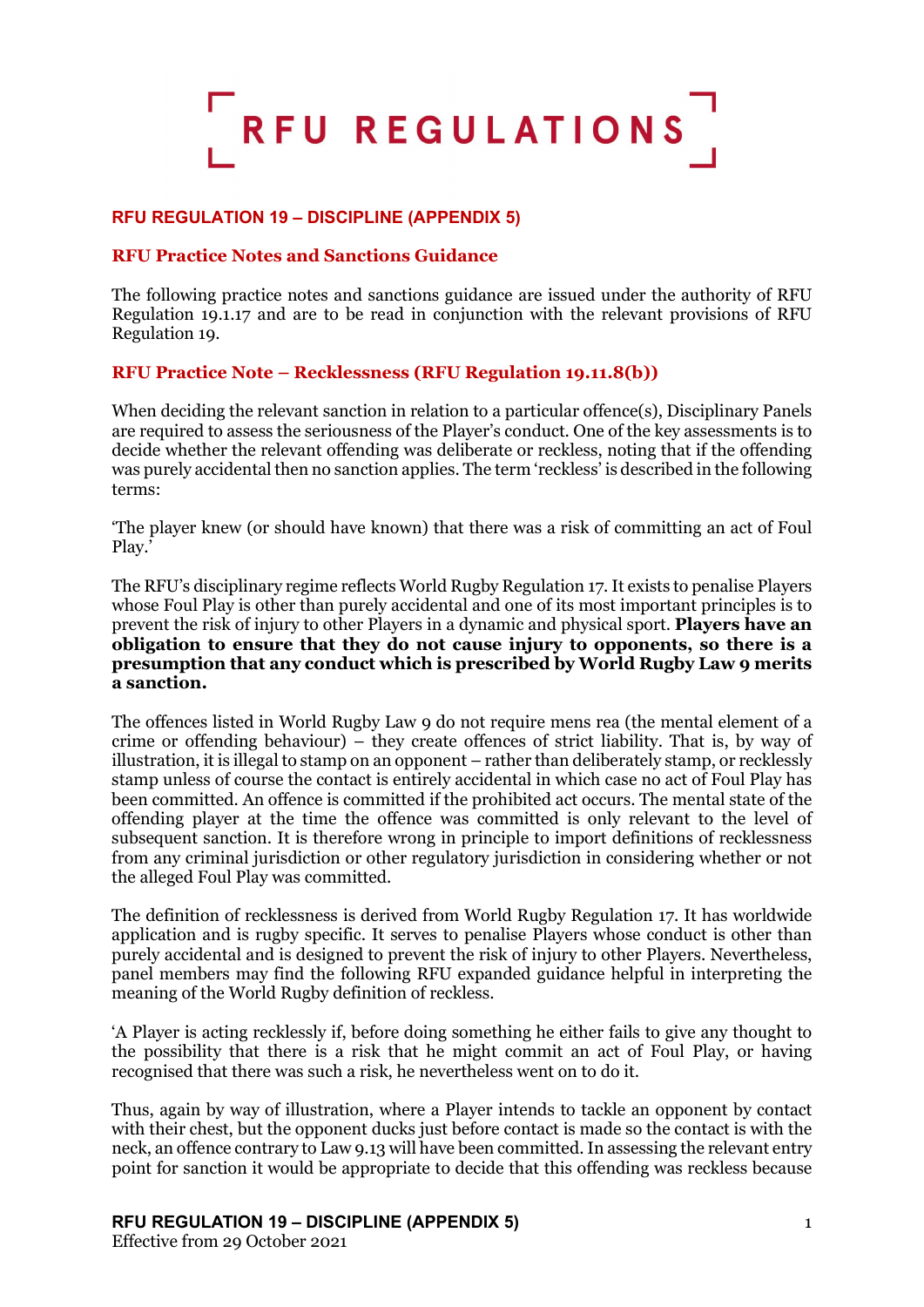there was a risk that the opponent would duck into the tackle, or that the tackler may misjudge the point of contact. It could not be said in these circumstances that the contact with the head was purely accidental.

# **RFU Practice Note – Sanctions for Foul Play – Top End Entry Points**

- 1. When undertaking an assessment of a Player's offending conduct Disciplinary Panels must apply the criteria in RFU Regulation 19.11.8. If after that assessment the panel concludes that the offending is at the top end of the scale of seriousness it must make a further assessment of where the starting point should be within the prescribed range.
- 2. Sanctions for offences assessed as being at the top end are expressed in Appendix 2 of RFU Regulation 19 as a figure followed by  $+$ . That means that the range is from that figure to the maximum sanction. Thus, for the offence of striking the top end range is from 10 – 52 weeks. Disciplinary Panels must not automatically use 10 weeks as the starting point, although that may be the appropriate point if the panel takes the view that the offending is the least serious possible in the Top End entry. Having decided what the entry point is, the Disciplinary Panel should then go on to consider aggravating and mitigating factors in accordance with RFU Regulations 19.11.10 and 19.11.13.
- 3. In assessing the entry point within the range Disciplinary Panels are likely to give significant weight to RFU Regulations 19.11.8(a), 19.11.8(g) and 19.11.8(h) as follows:

19.11.8(a) – intent. If the Disciplinary Panel concludes that the offending Player intended to commit the offence and also that he intended to injure the victim then the entry point would move higher up the range.

 $19.11.8(g)$  – effect on the victim. If the Player needs no treatment and continues to play the entry point will be towards the bottom end of the range. The point will move higher up the range depending on the level of treatment on the pitch, whether he continues to play and the extent of any injury. The more severe the injury the higher up the range will be the starting point.

*Note: It is therefore very important for Disciplinary Panels to have accurate medical evidence before making this assessment. As a matter of practice, the Constituent Body Disciplinary Secretary or the RFU Case Manager should always seek to obtain a medical certificate or report from the victim Player's doctor confirming the injuries and the likely period of time that the victim Player is not going to be able to play. If it is not possible to obtain a medical certificate then written confirmation from the victim's Club about the injury should be obtained. The medical evidence and/or the report should be disclosed to the ordered off/cited Player or their representatives prior to the hearing. If the ordered off/cited Player challenges it, the Disciplinary Panel should either adjourn to clarify or obtain further medical evidence or proceed depending upon the evidence before the Disciplinary Panel and in accordance with the principles of natural justice.*

 $19.11.8(h)$  – if the offending causes no reaction at all from other Players or spectators then the entry point is likely to be towards the bottom of the range. The point will move higher up the range if Players and spectators react to the offending and further up if the offending causes the Referee to abandon the game. Any media interest in the alleged offending which might have an adverse effect on the image of the Union and/or the Game may also be taken into account.

4. Panels may also take account of the actual commission of the offending – for example

## **RFU REGULATION 19 – DISCIPLINE (APPENDIX 5)** 2